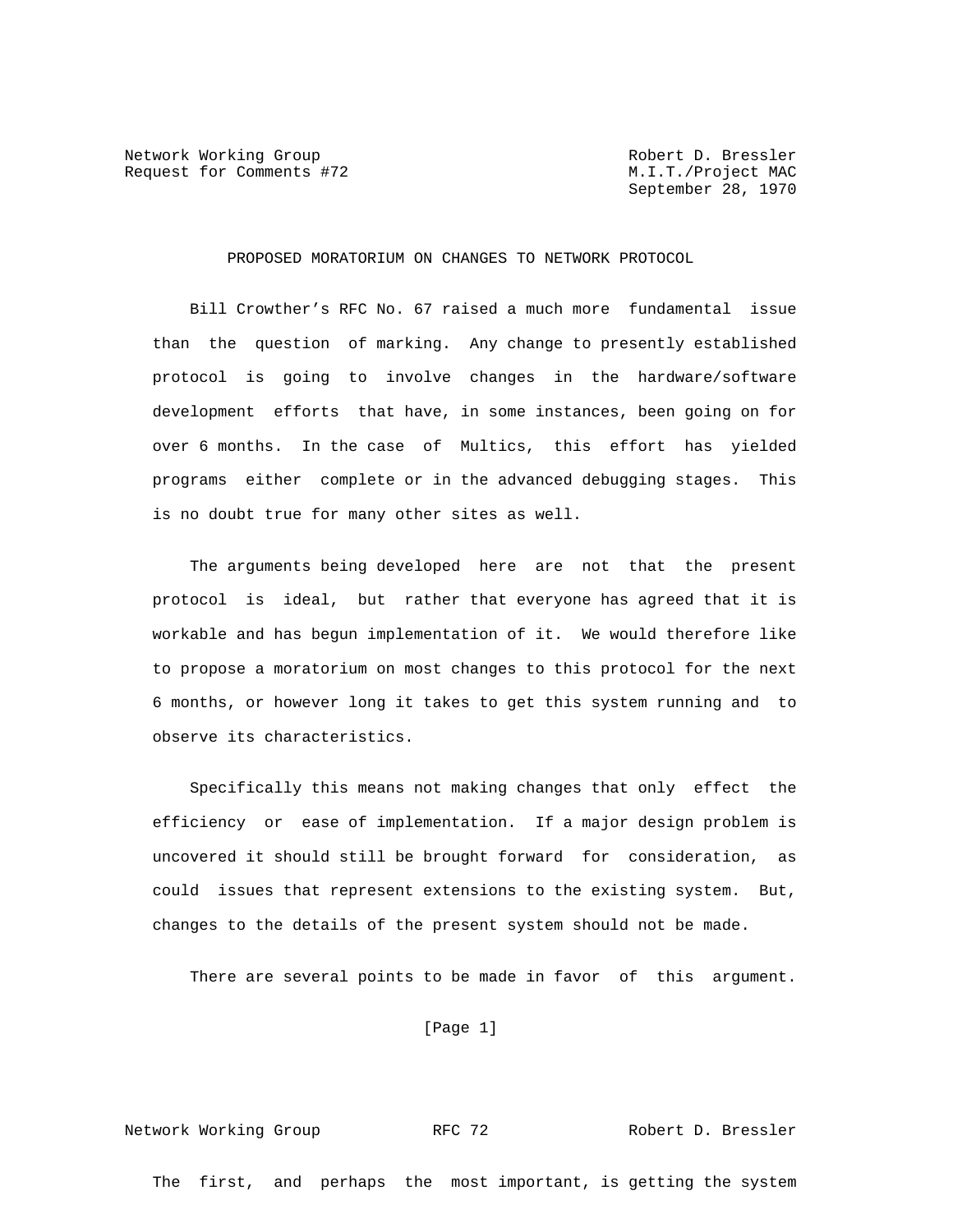working as soon as possible. The major benefits of the network will be in the uses to which it is put, and development along those lines cannot really get off its feet until the network is operational. We feel that, although the effort needed to reprogram part of the NCP at a later date will undoubtedly be greater, it will be hidden by the parallel effort then going on involving network usage and higher level network development.

 Another problem that immediately arises is what should constitute an official change to the protocol. The history of the development of the current protocol shows that once an idea is raised, it is modified many times before it is generally agreeable to all. Thus each new suggestion for change could conceivably retard program development in terms of months.

 Finally there is the consideration that an idea may prove unfeasible once actual operation of the network begins. Any one of the currently agreed upon issues may be reopened when full scale testing begins to take place.

 We think that these considerations are important enough to freeze the network protocol unless any problems arise that would make a certain feature unimplementable. Changes then leading simply to greater efficiency would be saved until actual network operation has been tested.

## [Page 2]

Network Working Group **RFC 72** Robert D. Bressler

 This is not to say that new ideas or arguments should not be brought forward, but that they should be brought forward with the understanding that they are not to be considered for immediate implementation but rather to be discussed with a view toward possible